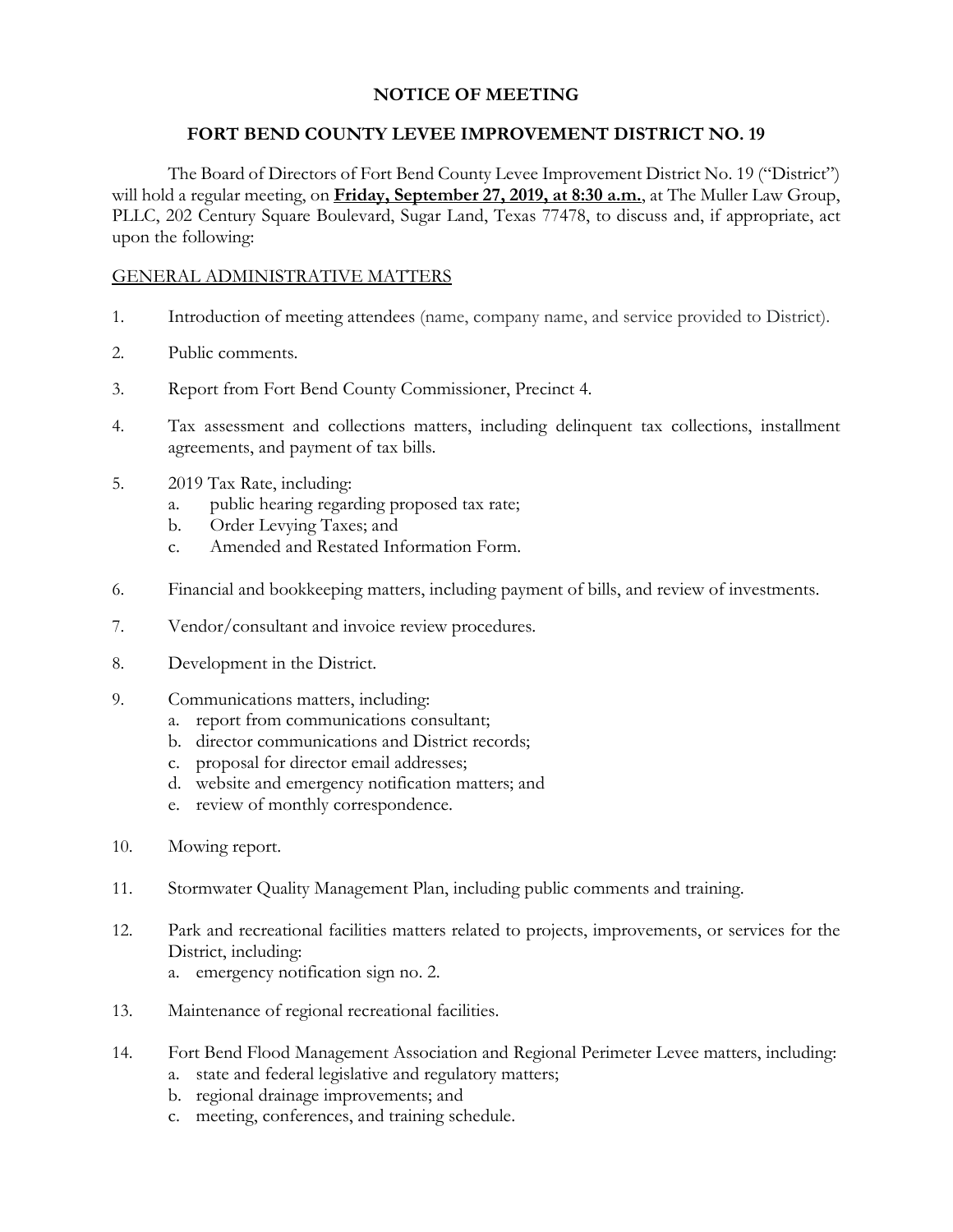- 15. Upcoming meeting agendas, schedules, and attendance, including
	- a. Next regular board meeting;
	- b. Fall community meeting;
	- c. Fort Bend County Levee Improvement District No. 15 Board meeting;
	- d. Riverstone districts community meeting; and
	- e. Committee meetings.
- 16. Order Adopting Amended and Restated Procedures for Post-Issuance Compliance.
- 17. Authorization of arbitrage rebate study for Series 2014 Bonds.

## **Scheduled 10-minute recess.**

## OPERATION AND CONSTRUCTION MATTERS

- 18. General operations matters, including:
	- a. report on repairs and maintenance;
	- b. Flat Bank Creek erosion (Fort Bend County and FEMA); and
	- c. pending or proposed claims for federal or state reimbursement.
- 19. Emergency operations matters.
- 20. Steep Bank Creek Pump Station matters, including:
	- a. report and recommendations from Joint Committee; and
	- b. proposed facility expansion.
- 21. Regional drainage projects and capital improvements, including:
	- a. report on revised Fort Bend County Drainage District Criteria;
	- b. Regional Pump Station, including:
		- i. update on 2D watershed modeling; and
	- c. watershed interconnects.
- 22. Other Engineering Matters related to other projects, improvements, or services, including: a. deeds, easements, and consents to encroachment.
- 23. Project Financing Matters, including:
	- a. financing plan for outstanding park reimbursement, including Resolution Authorizing Application to Texas Commission on Environmental Quality for Use of Surplus Funds;
	- b. review of projects proposed for funding from bond proceeds; and
	- c. FEMA Hazard Mitigation Fund Application, including proposal for consulting services.
- 24. Minutes.
- 25. Review of projects and activities, including:
	- a. completed and pending action items;
	- b. new action items;
	- c. decision register; and
	- d. project tracking spreadsheet.